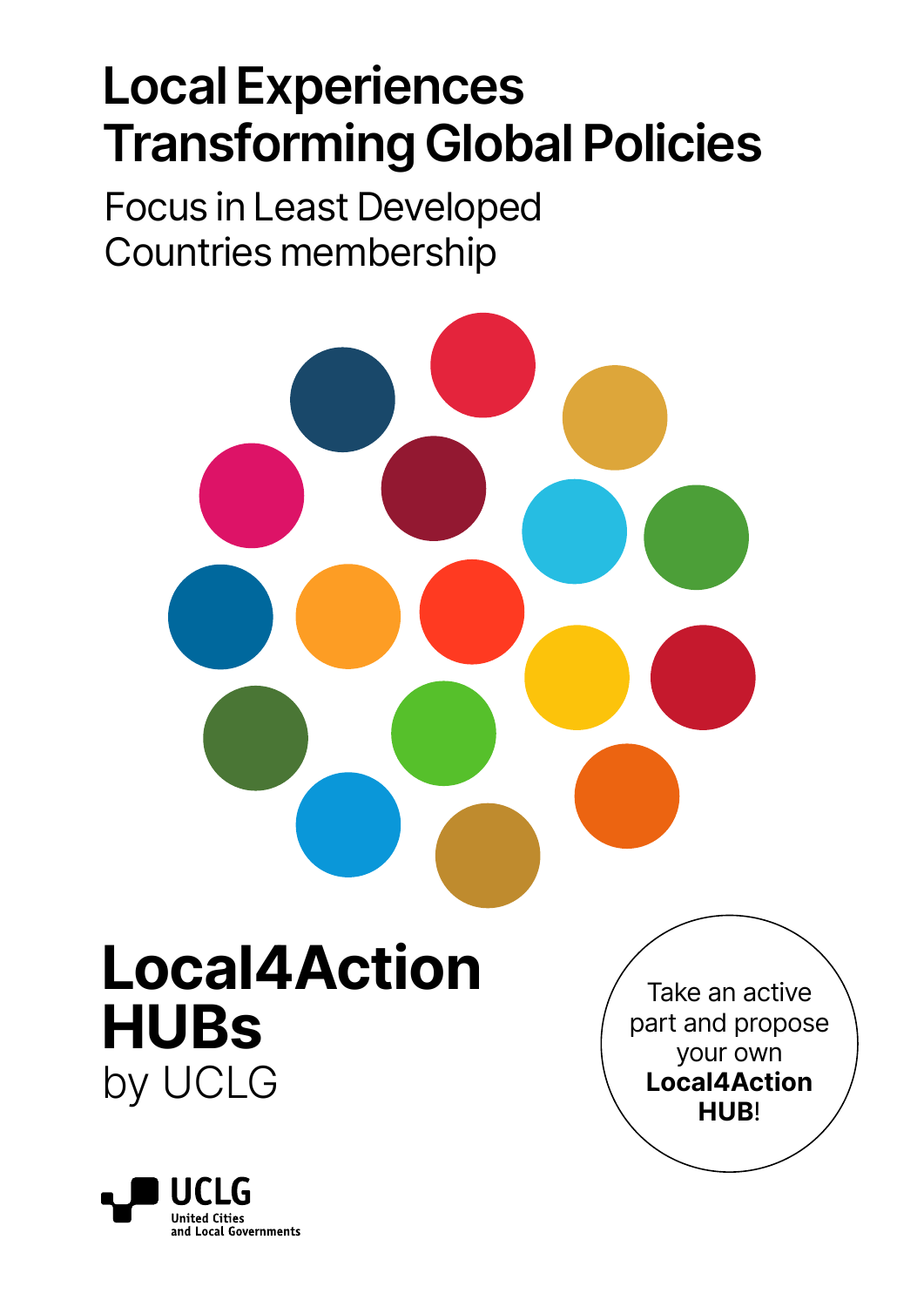UCLG fosters the localization of the Sustainable Development Goals through the support of local initiatives that can accelerate the achievement of the Global Agendas. Through the Local4Action HUBs initiative, UCLG will visualize existing initiatives, provide an international profile and when needed facilitate seed financial support or international expertise.

In the framework of UCLG's partnership with SIDA, UCLG is enhancing its work focused on supporting the membership with higher capacity needs and based in the group of Least Developed LDC), as defined by the United Nations (UN).

#### **Key values that will drive the collaboration:**

- The global advocacy for LGR in LDCs
- The support of decentralized cooperation
- Knowledge sharing
- Advocating for gender strategies
- Local capacity building & strengthening
- Fostering of partnerships for sustainable development

The objective is to seek enhanced participation of Least Developed Countries (LDCs) in the global agendas while fostering dialogue among stakeholders through the Local4Action HUBs and contributing to the visibility of local initiatives to complement, enhance and empower the solutions and partnerships promoted by local governments in LDCs.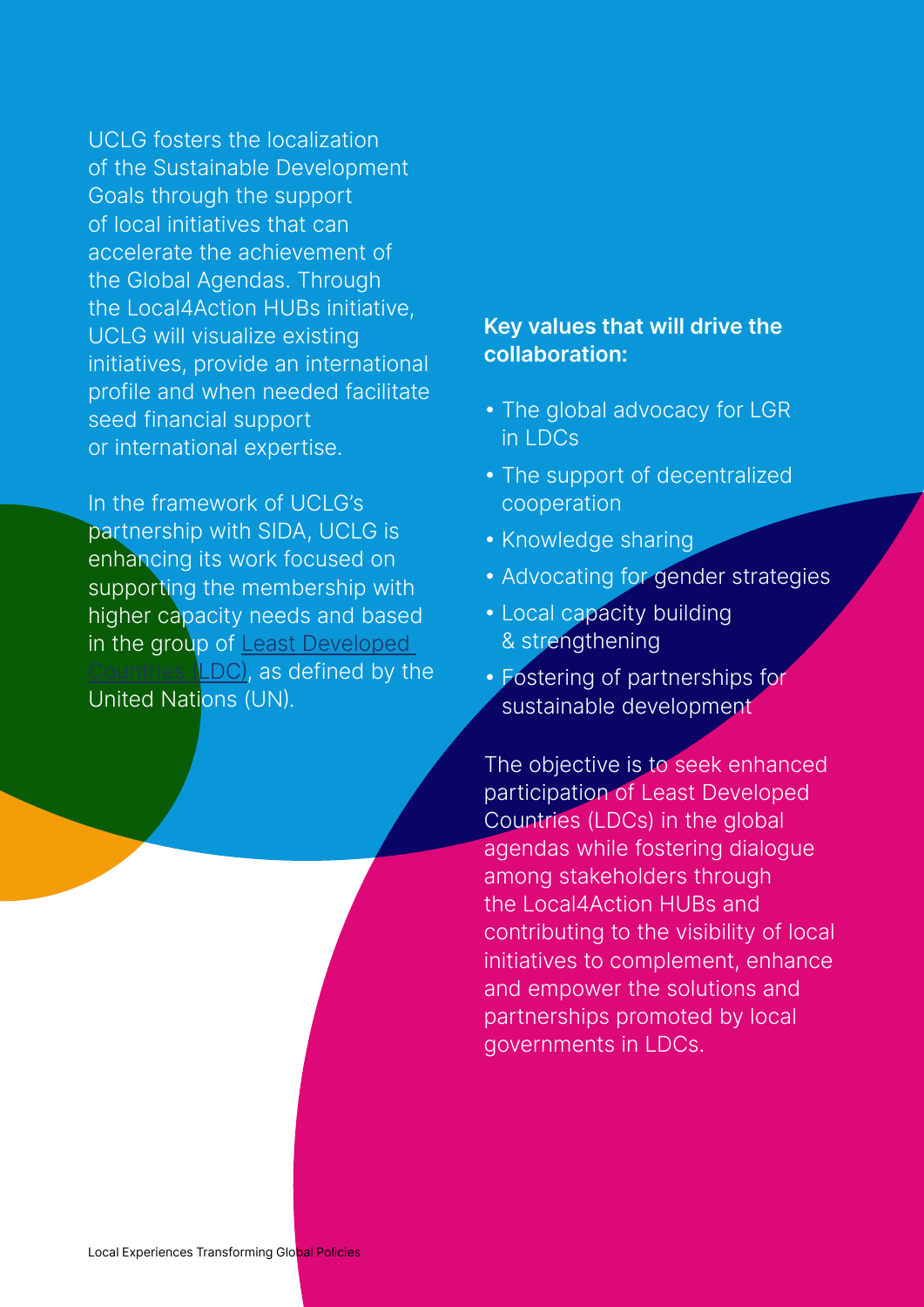The **"LOCAL4ACTION HUB" notion** has been developed over the last years within UCLG.

It emerged as part of the sustainable development conversation as a call by members, and local and regional governments' (LRG) to give more prominence to the role that their practices and approaches had over the advancement of the **2030 Agenda**.

Members and their world organization have thus been looking for ways to support, articulate and expand locally-driven localization initiatives, and better embed them in UCLG's overall localization strategy, focused especially in advocacy, knowledge production and learning.

From early 2020 onwards, the UCLG World Secretariat has developed a more consistent proposal for the Local4Action HUBs initiative after the participation of LRG-members and various parts of the organizations' ecosystem.

**Local4Action HUBs** by UCLG

**The concept of the Local4Action HUBs is coming from the UCLG concept of the LOCAL4ACTION HUB that allows a networking and gathering space in the UCLG gatherings and dynamics to allow and empower Localization of SDGs.**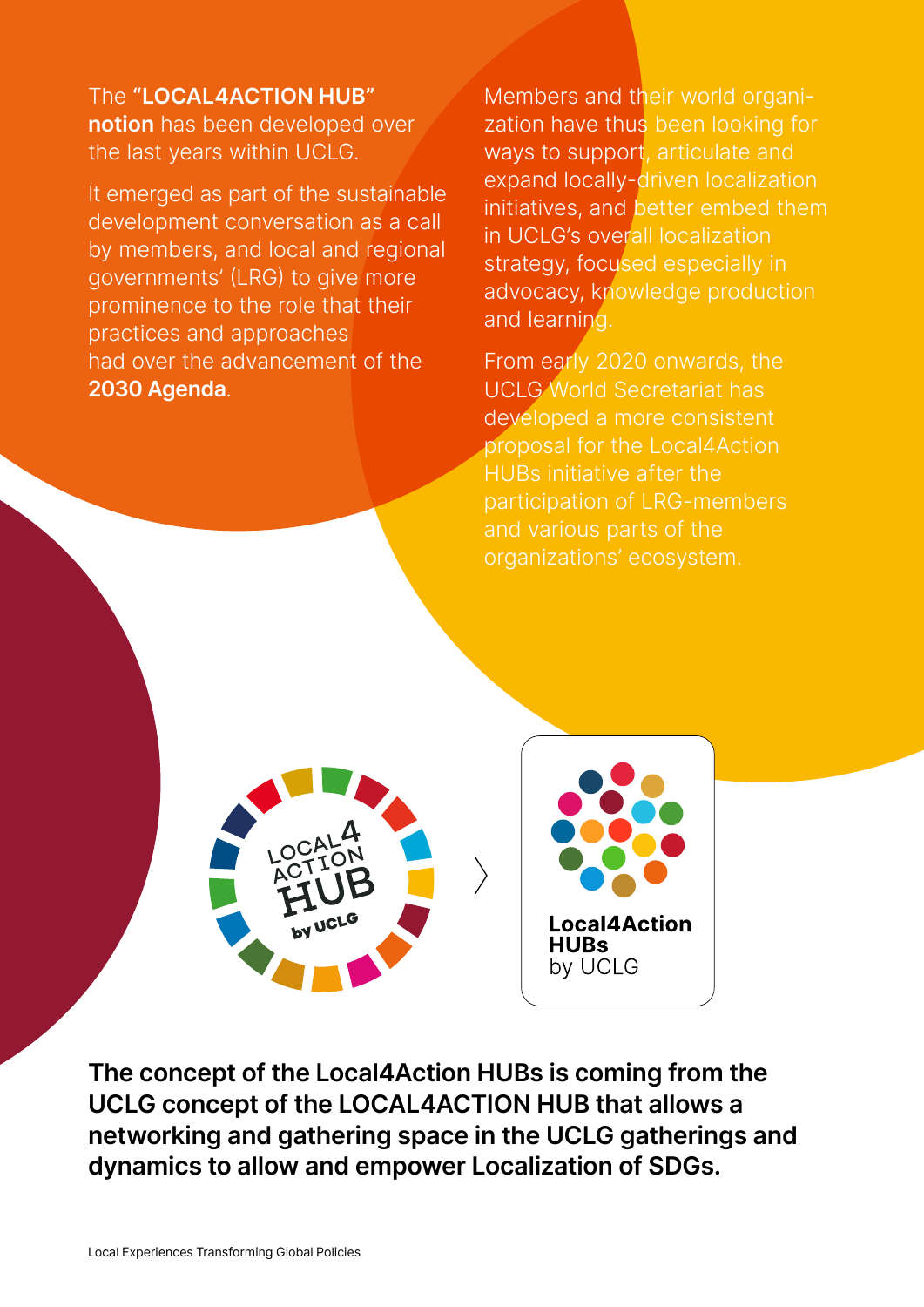# Why? Recognizing the efforts done on the<br> **Why?** ground for implementing and localizing

**The Local4Action HUBs are** a means to get closer to local challenges, aspirations and initiatives as experienced by members themselves: **to be closer to local life, around the Mayors, including citizens and all relevant stakeholders driving transformation towards sustainability**.

The concept of the Local4Action HUBs has been validated and mandated by the Executive Bureau of UCLG as a tool for giving visibility and enhancing the localglobal connection to strengthen the movement's contribution to the global agendas.

Based on the key concepts described below, the Local4Action HUBs initiative will also nurture ongoing processes within the World Organization related to the localization agenda. This entails advancing key messages and building a stronger narrative at the global level, on the basis of members-LRGs practices. Indeed, the Local4Action HUBs will foster collective learning and new knowledge, but also consolidate **UCLG's reporting capacity as a means to strengthen its representation and advocacy efforts**.

It should further ensure that our advocacy and policy recommendations as World Organization are built on true local practices, strengthening our voice and empirical capacity to demonstrate the key role that local and regional governments have to play achieving global goals.

### **Three key concepts underpin Local4Action**



**Local-global connection:**  Initiative that link the global policy to the Local action.



**Acceleration:**  Accelerating the localization of global agendas.



**Synchronization:**  Ensuring that actions are connected and building on those of other parts of the network to enhance impact.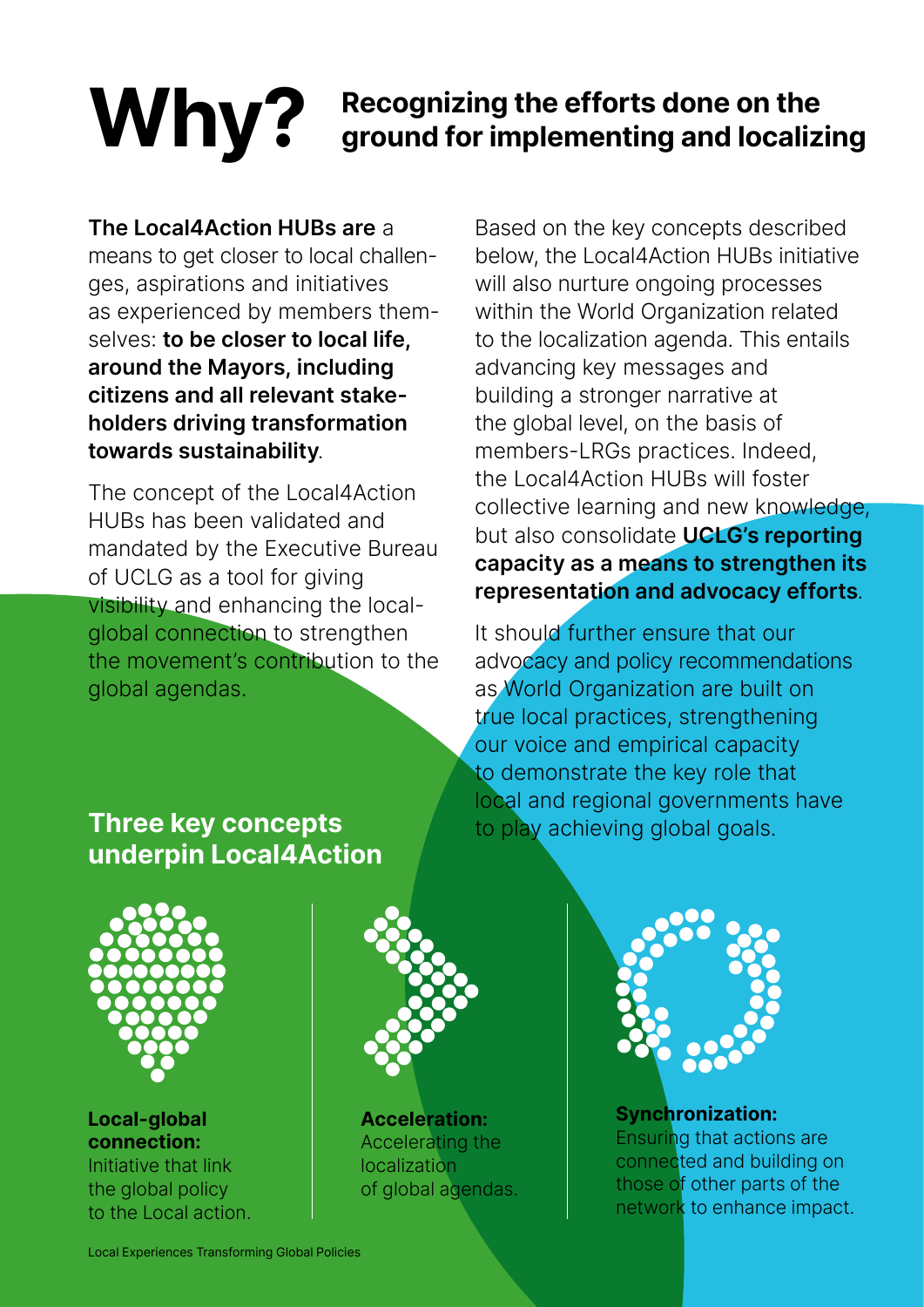## **What are Local4Action HUBs?**

The Local4Action HUBs initiative provides visibility and a UCLG label to the LRGs initiatives, approaches and policies on sustainable development with a platform of support and expanded accessibility to the global arena. This is also intended to facilitate their impact in overall UCLG actions and policies. In the case of Least Developed Countries, UCLG will also provide support to specific projects and programs aiming at implementing the SDGs at local level.

**Local4Action HUBs** by UCLG

**A strategic opportunity for members to bring local approaches to sustainability at the forefront of the global conversation**

The Local4Action HUBs is an initiative by UCLG aimed at anchoring its international strategy on localization of sustainable development goals, on members' practices and initiatives. It provides a platform for showcasing, recognizing and scaling-up local policies and processes; fostering synchronization between activities and parts of the network while accelerating the constituency's impact over the implementation of the 2030 Agenda.

Therefore, a specific communication strategy and tools have been generated to be dedicated to this specific visibility at cities level. The strategy is to have a specific UCLG Brand to be given to local and regional governments developing Local4Action HUBs.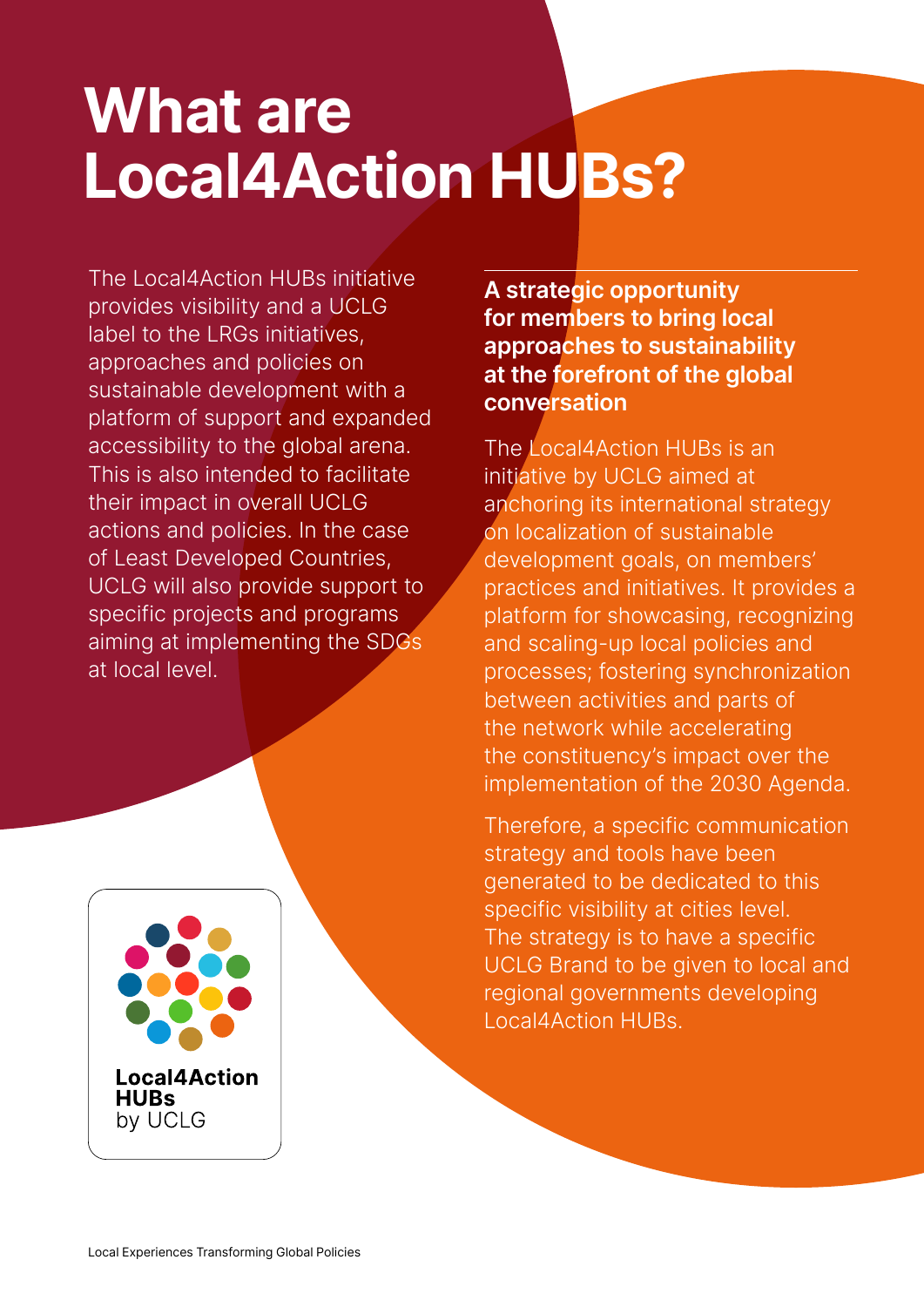### **The key features of the HUBs**

#### **Locally driven**

The initiative must be locally driven by a specific local, regional government or local/regional governments association.



#### **UCLG brand**

The initiative should be coherent with the UCLG brand: whether the hub will be developed for in person or virtual participation, values and visuals must be identified in the development of the HUBs. A common set of visual materials must be respected and presented.



#### **Topic**

The topic could be part of the priorities as defined in the political manifestos from Durban Congress or in line with the priorities of the global agendas, in particular the 2030 Agenda. The topic can also bring an innovative approach to the sustainable development.



#### **Time**

Deliverables must be agreed beforehand between the partners and available in a limited time frame (from 1 to 3 years).



#### **Actionable and scalable results**

Actionable results for acceleration, these deliverables are criteria previously established by partners and stakeholders in a participatory process to allow a monitoring process with partners/stakeholders in order to measure its acceleration and synchronization impact.



#### **Communication**

A communication strategy for the dissemination and diffusion of the hub and hub activities must be designed to nurture the global agenda and overall road map with a common set of activities and documents, addressing the goals and impacts.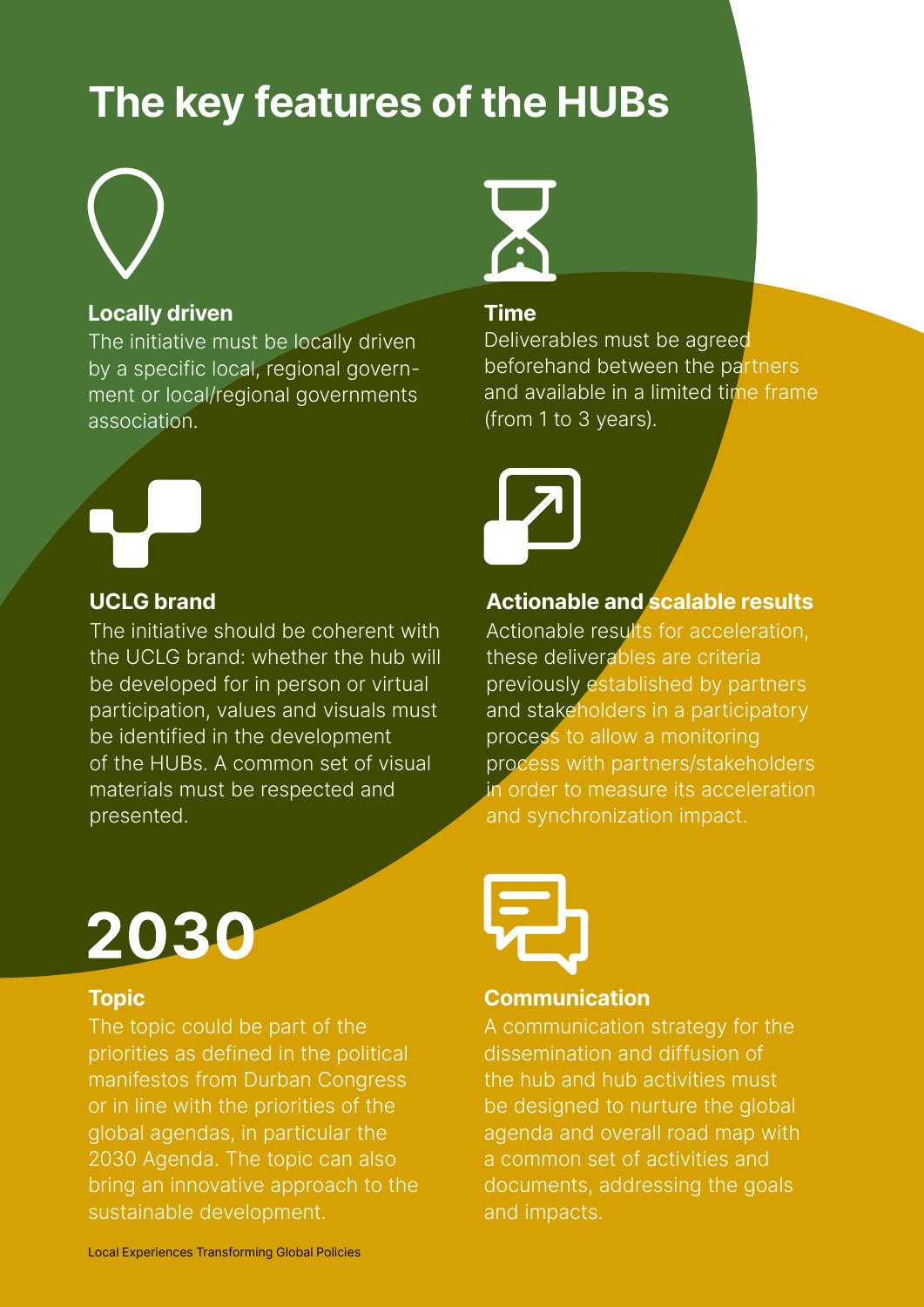## **How?**

**The Local4Action HUBs connect the virtual and the physical networking spaces and UCLG membership, making the extent of our network visible and creating new ties.**

The Local4Action HUBs by UCLG are connected through an "action platform" with an online component which also connects with UCLG Policy Councils and Consultations mechanisms. The activities will be showcased in **the international policy recommendations and advocacy**. They will further be presented and gathered in annual meeting at the Venice City Solutions 2030' international forum.

## **Next steps**

**Towards Local4Action HUBs**

 $\bigcap$ 

**1. Launching of a call for proposals**: A call will be launched to the members for the definition of the Local4Action HUBs.



#### **2. Monitoring the HUBs process and development**,

the World Secretariat will facilitate the international platform that will connect the different experiences through publications, events and joint products. These efforts will be supported by the consultation's mechanisms and an Advisory Board.



**3. An online platform** The aim is to provide information on the initiatives that are being set up supported by an interactive exchange space facilitated by the World Secretariat.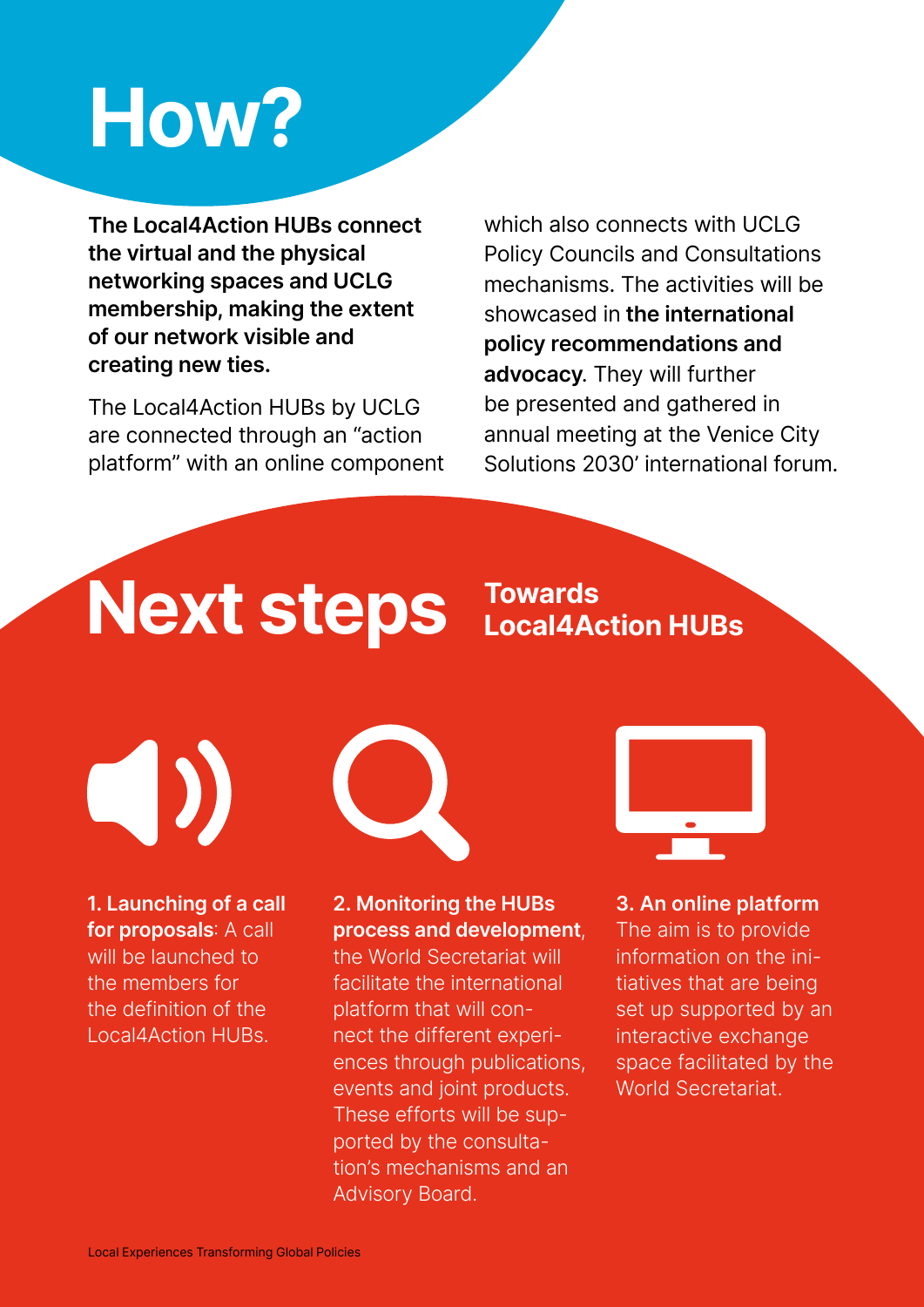### **United Nation's List of Least Developed Countries**

(as of 11 February 2021)

- Afghanistan
- Angola
- Bangladesh
- Benin
- Bhutan
- Burkina Faso
- Burundi
- Cambodia
- Central African Republic
- Chad
- Comoros
- Democratic Republic of the Congo
- Djibouti
- Eritrea
- Ethiopia
- Gambia
- Guinea
- Guinea-Bissau
- Haiti
- Kiribati
- Lao People's Democratic Republic
- Lesotho
- Liberia
- Madagascar
- Malawi
- Mali
- Mauritania
- Mozambique
- Myanmar
- Nepal
- Niger
- Rwanda
- São Tomé and Príncipe
- Senegal
- Sierra Leone
- Solomon Islands
- Somalia
- South Sudan
- Sudan
- Timor-Leste
- Togo
- Tuvalu
- Uganda
- United Republic of Tanzania
- Yemen
- Zambia

For further information and updates on the Least Developed Countries please consult: [https://www.un.org/development/](https://www.un.org/development/desa/dpad/least-developed-country-category.html)